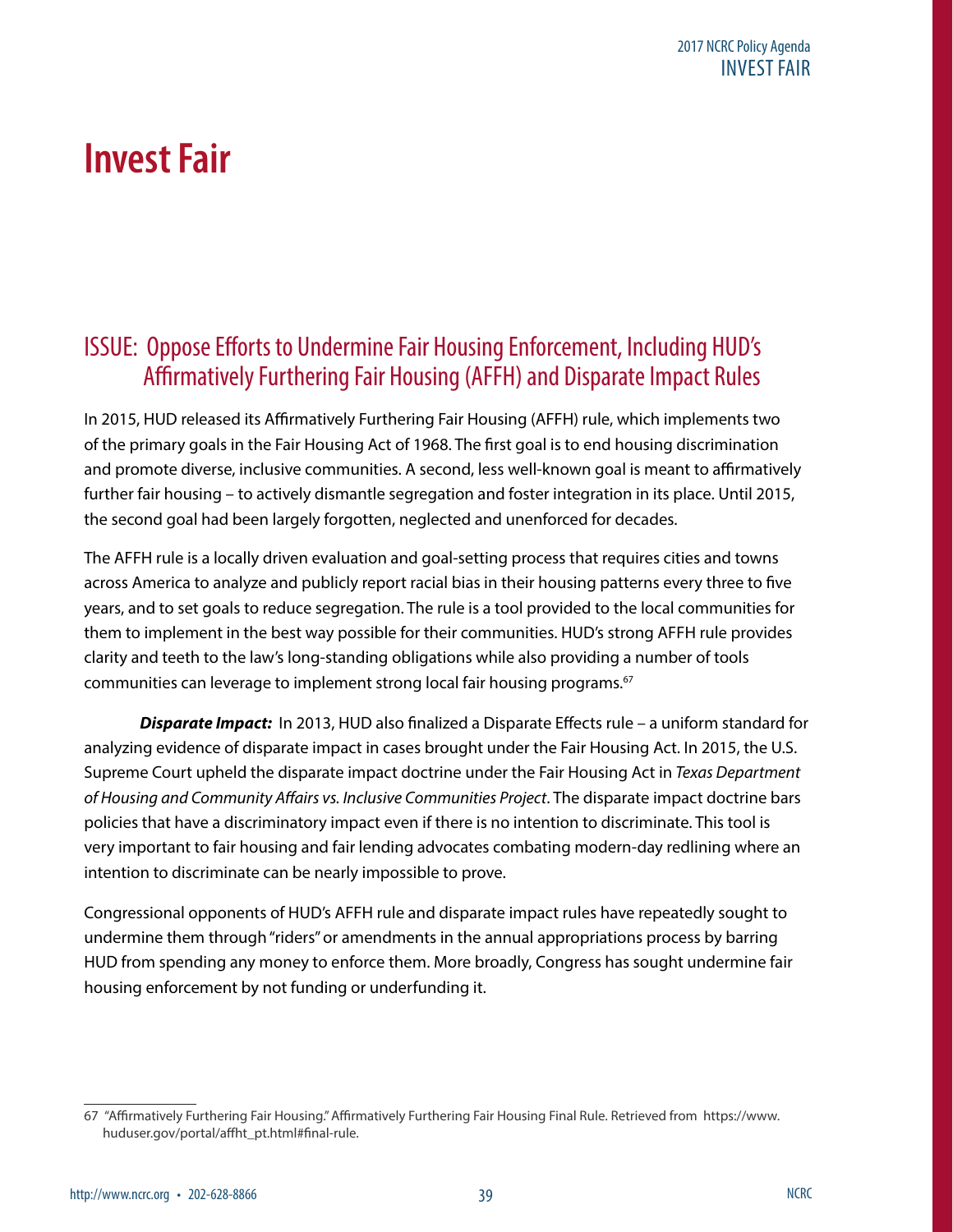#### 2017 NCRC Policy Agenda INVEST FAIR

# Who Can Act:

The U.S. Congress, the House of Representatives and Senate Appropriations and Budget Committees, the U.S. Department of Housing and Urban Development (HUD)

# NCRC's Position:

NCRC opposes H.R. 482 (Rep. Paul Gosar (R-AZ-4)) and the companion S. 103 (Sen. Mike Lee (R-UT)), the Local Zoning Decision Protection Act and any similar bills that would block HUD from implementing and enforcing its AFFH rule.

NCRC also urges Congress to oppose all amendments in the FY 2018 budget and appropriations process to defund HUD's AFFH or disparate impact rules, and also to defund or underfund the Fair Housing Initiatives Program (FHIP) and broader fair housing enforcement.

NCRC urges HUD Secretary Ben Carson to continue to implement the Assessment of Fair Housing process under the AFFH rule. HUD must finalize the assessment and geospatial tools immediately, including the assessment tools for states and Public Housing Agencies (PHAs).

### ISSUE: Protect the CFPB and its Director From Attacks That Limit Their Ability to Ensure a Fair and Transparent Financial System

The Consumer Financial Protection Bureau (CFPB) has been under fire from Wall Street and some members of Congress since its very inception. The agency was created by the Dodd-Frank Act in 2010 and aims to ensure that financial markets work for consumers, responsible providers, and the economy as a whole. It protects consumers from unfair, deceptive, or abusive practices and takes action against companies that break the law. The CFPB's jurisdiction includes traditional lenders such as banks and credit unions, but extends also to securities firms, payday lenders, mortgage servicing operations, foreclosure relief services, debt collectors, and other financial companies operating in the United States.<sup>68</sup>

*CFPB Director Richard Cordray*: Currently, there are calls from across the financial services sector and by some in Congress to fire the agency's inaugural director, Richard Cordray. Congress supported the CFPB's independence by enacting protections against the removal of its director. The Dodd-Frank Act permits the president to remove the director only "for inefficiency, neglect of duty, or malfeasance in office."69 CFPB Director Richard Cordray has not met that definition, and has been a tireless and effective leader of the CFPB.

<sup>68</sup> CFPB, *Institutions Subject to CFPB Supervisory Authority,* CFPB Website. 69 12 U.S.C. § 5491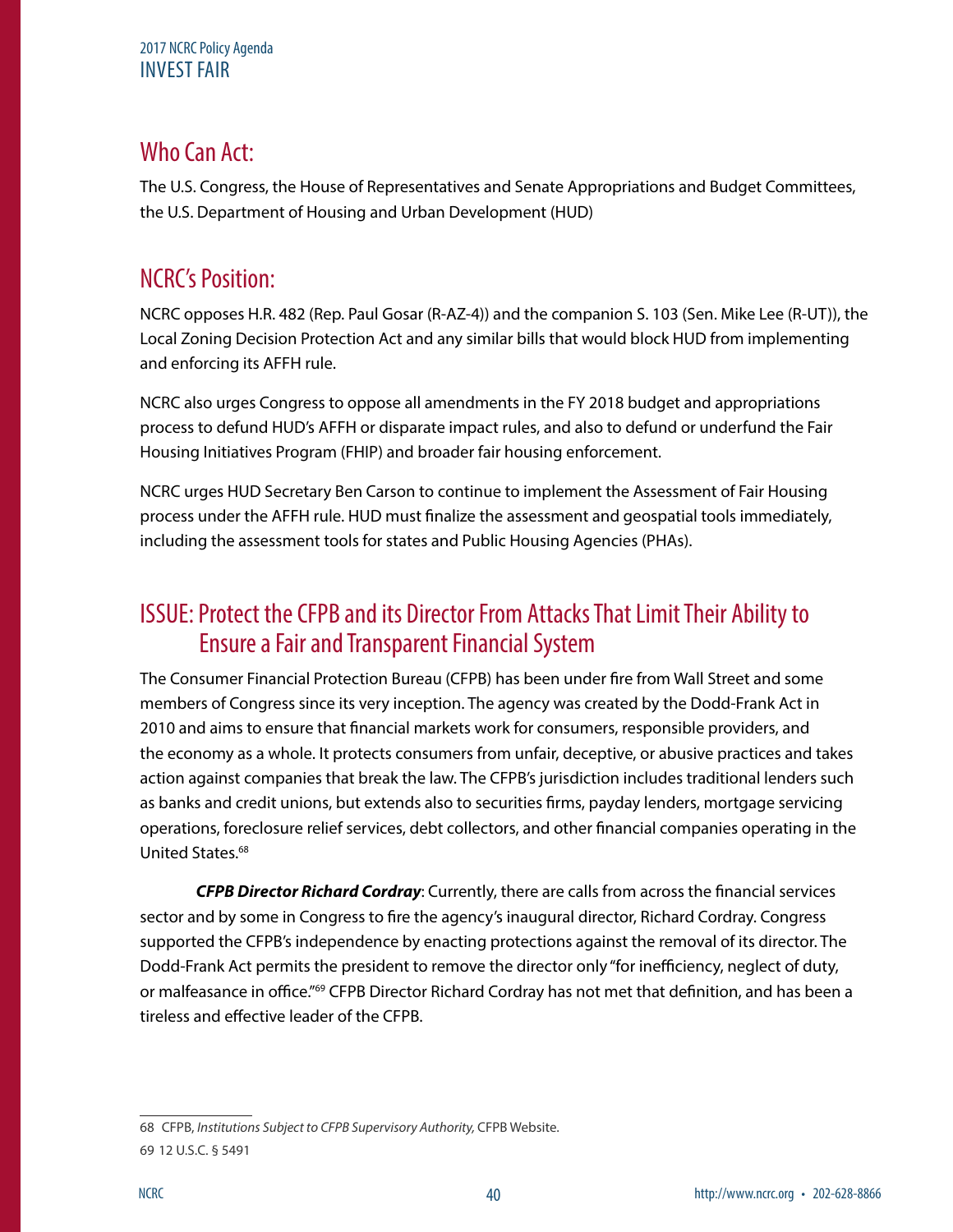*CFPB's Funding and Structure*: While no other bank regulator is subject to the annual appropriations process in Congress, opponents of the CFPB have suggested making the CFPB subject to annual appropriations, thereby tying its funding to the political winds of Congress instead of letting it operate as the independent agency it was designed to be. Along with the CFPB, the Federal Reserve System, the Office of the Comptroller of the Currency (OCC), and the Federal Deposit Insurance Corporation (FDIC) are funded independent of Congress' annual appropriations process through bank fees, in order to insulate them from political pressure and manipulation by big-bank political donors.

Another proposal would replace the single, accountable director with a board of directors or make it a commission. There is nothing unprecedented about the current structure of the CFPB. In fact, the much larger OCC has been led this way since it was established in 1863.<sup>70</sup> In addition to the OCC, single directors head both the Federal Housing Finance Agency (FHFA) and the U.S. Social Security Administration.

Other congressional proposals designed to undermine the CFPB's effectiveness include efforts to strip the agency of supervisory authority, remove its enforcement authority over unfair and deceptive acts and practices, and limit its rulemaking power, among others.

There are multiple mechanisms already in existence to ensure the CFPB's accountability and transparency. The CFPB must report twice a year to Congress<sup>71</sup> – an obligation shared only with the Federal Reserve System. The Financial Stability Oversight Council (FSOC) has the authority to veto the CFPB's (and no other financial regulator's) rules.<sup>72</sup> The CFPB is also accountable to the independent Inspector General for the Federal Reserve System's Board of Governors and to the Government Accountability Office (GAO). The GAO, both on its own behalf and in response to congressional requests, has conducted oversight and audits of the CFPB on repeated occasions. Also, CFPB rules and enforcement actions can be and have been challenged in federal court.

*CFPB's Payday Lending Rule*: Among the rules that the CFPB is working to finalize is its proposed rule to better regulate high-cost consumer lending, including payday loans. The agency's payday lending rule is critical to addressing the rise in predatory lending seen following the financial crisis.

<sup>70</sup> OCC: *About the OCC*, OCC Website.

<sup>71</sup> Cutter, Stephanie. "Fact Check: The Real Reasons Republicans in Congress are Blocking Richard Cordray at CFPB." The White House. October 6, 2011.

<sup>72</sup> Financial Stability Oversight Council, *About FSOC*, FSOC Website, see https://www.treasury.gov/initiatives/fsoc/about/ Pages/default.aspx; Board of Governors of the Federal Reserve., *Is the Federal Reserve accountable to anyone?* see https:// www.federalreserve.gov/faqs/about\_12798.htm (June 17, 2011).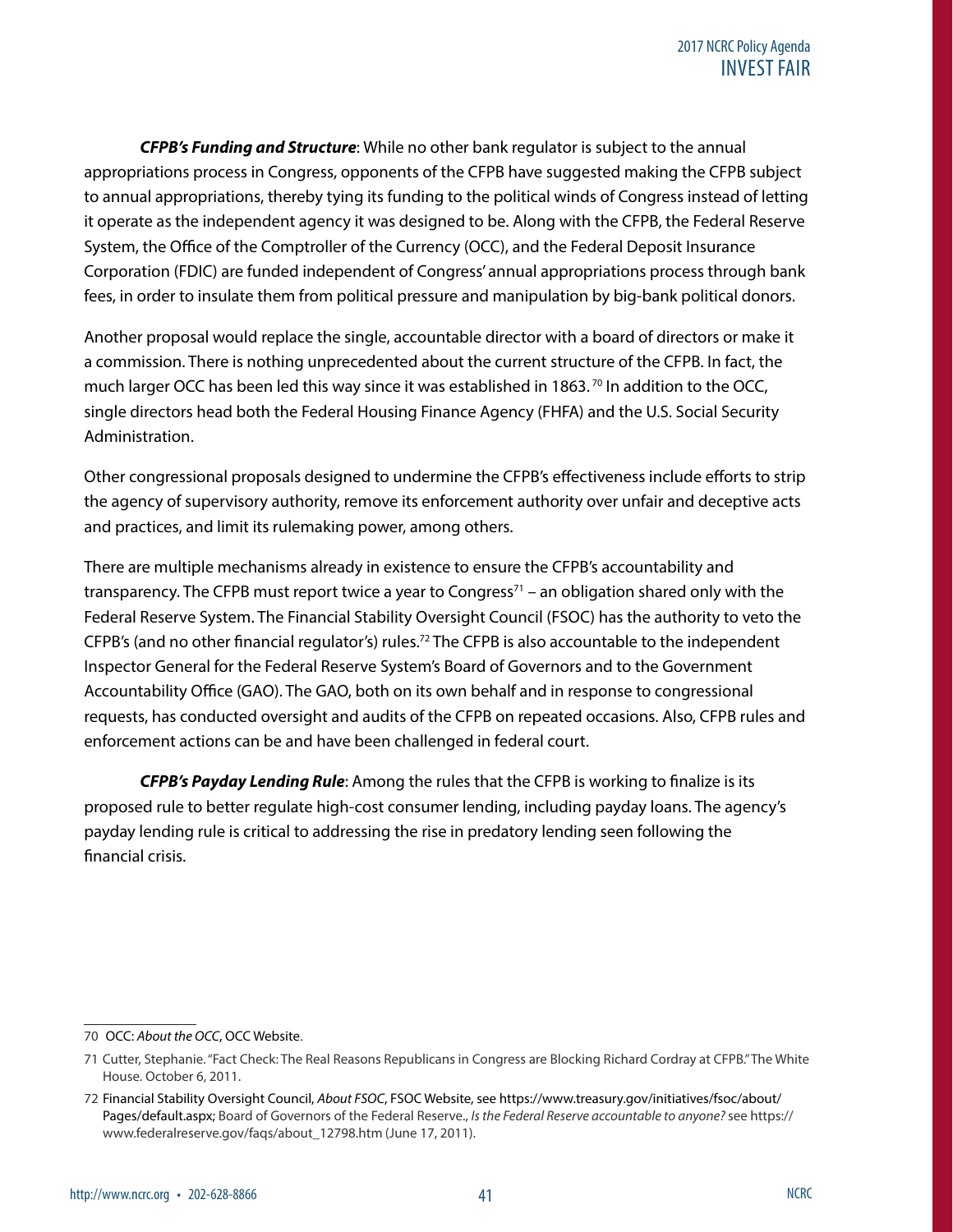

#### **Only 1 in 10 Americans View Payday Lenders Positively** Only 1 in 10 Americans View Payday Lenders Positively

Note: Respondents were read the following statement: "I'm going to read you the names of some types of financial institutions. For each, please just tell me if your opinion of that institution is very positive, somewhat positive, neutral, somewhat negative, or very negative." Results are based on 1,018 interviews. Data do not add to 100 percent because "don't know" and "refused" were omitted from this chart.

© 2015 The Pew Charitable Trusts

FIGURE 15. Source: The Pew Charitable Trust

# Who Can Act:

The U.S. Congress, the U.S. House of Representatives and U.S. Senate Appropriations and Budget **Committees** 

#### NCRC's Position:

Congress should not attempt to weaken the power of this critical agency that has already done a great deal to protect consumers and create a safer financial system free from fraud and abuse.

NCRC opposes the Financial CHOICE Act 2.0, to be sponsored by Representative Jeb Hensarling (R-TX-4), Chairman of the House Financial Services Committee, and any similar proposal by Senator Mike Crapo (R-ID), Chairman of the Committee on Banking, Housing and Urban Affairs. The Financial CHOICE Act proposes a rollback of numerous critical provisions of the Dodd-Frank Act, including those related to the CPFB. NCRC also opposes various stand-alone bills seeking to undermine the agency, including: S. 370 (Sen. Ted Cruz (R-TX)); S. 387 (Sen. David Purdue (R-GA)); H.R. 1031 (Rep. John Ratcliffe (R-TX-4)); and H.R. 1018 (Rep. Scott DesJarlais (R-TN-4)).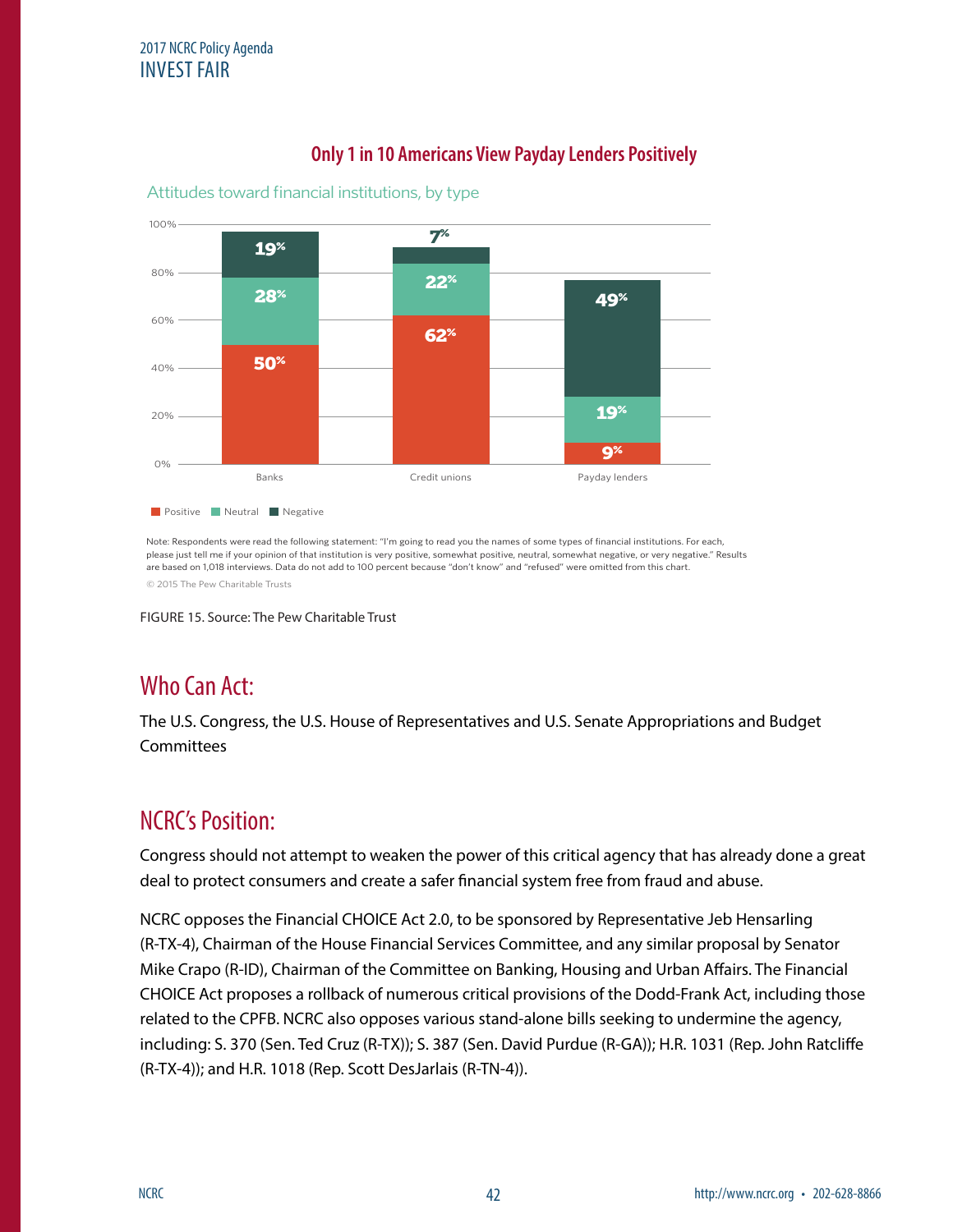

# **FACTSHEET** Consumer Financial Protection Bureau: By the numbers

- **\$11.8 billion:** Approximate amount of relief to consumers from CFPB supervisory and enforcement work, including:
	- \$3.7 billion in monetary compensation to consumers as a result of enforcement activity
	- $\overline{57.7}$  billion in principal reductions, cancelled debts, and other consumer relief as a result of enforcement activity
	- $\overline{\phantom{a}}$  \$371 million in consumer relief as a result of supervisory activity
- **29 million:** Consumers who will receive relief as a result of CFPB supervisory and enforcement work
- **\$589 million:** Money ordered to be paid in civil penalties as a result of CFPB enforcement work
- **1,080,000+:** Complaints CFPB has handled as of January 1, 2017
- **13 million:** Unique visitors to Ask CFPB
- **4.4 million:** Mortgages consumers closed on after consumers received the CFPB's Know Before You Owe disclosures
- **135:** Banks and credit unions under the CFPB's supervisory authority as of September 2016
- **12 million:** Consumers who take out payday loans each year; the CFPB has proposed rules to put an end to payday debt traps
- **70 million:** Consumers who have debts in collection on their credit record; the CFPB is developing proposed rules to protect consumers from harmful collection practices
- **3,244** Colleges voluntarily adopting the CFPB and Dept. of Ed Financial Aid Shopping **Sheet**
- **145:** Visits to military installations by the Office of Servicemember Affairs since 2011
	- **62:** Times senior CFPB officials have testified before Congress
	- **38:** Cities where CFPB has held public town halls or field hearings

FIGURE 16. Source: Consumer Financial Protection Bureau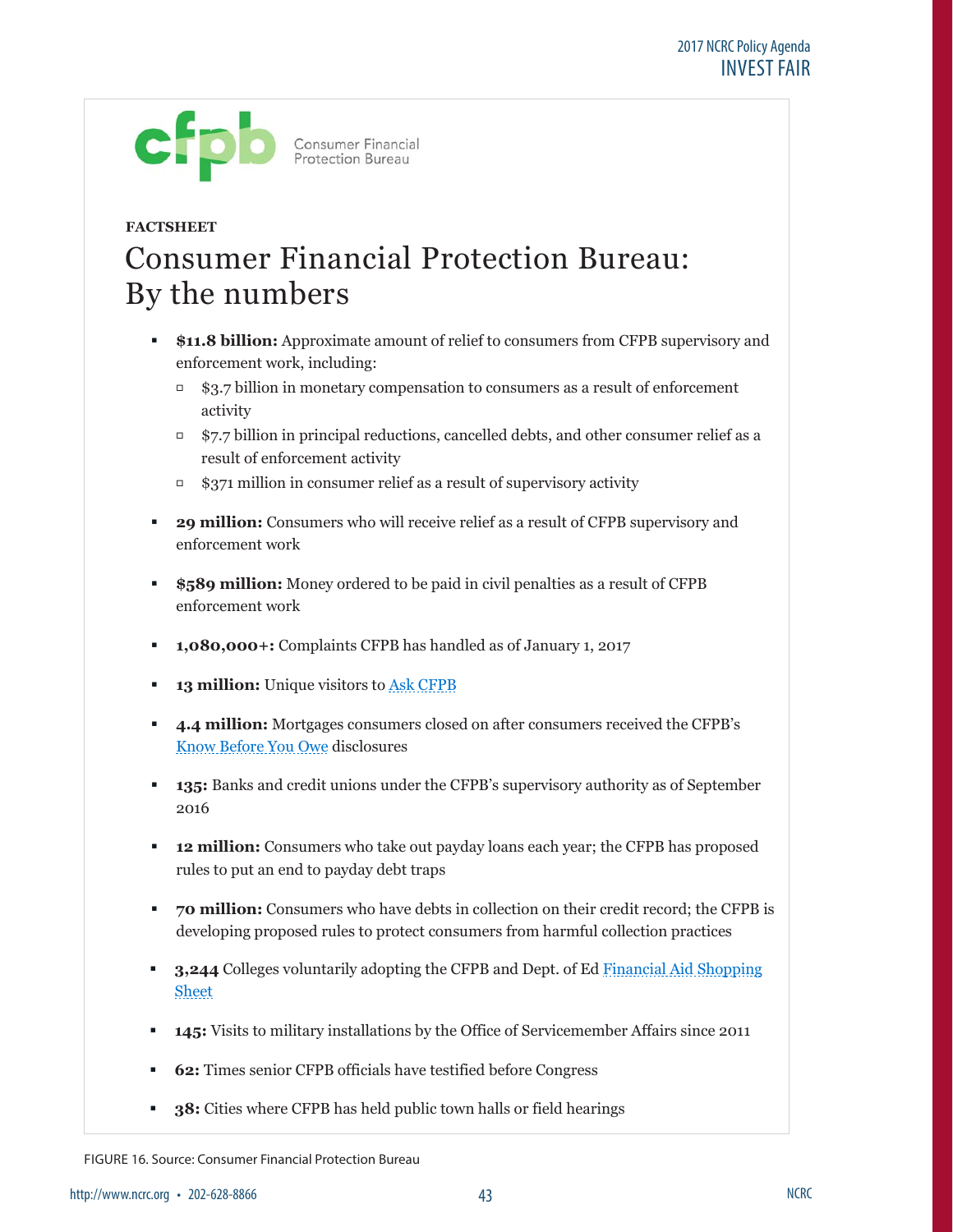#### ISSUE: Protect Section 1071 of the Dodd-Frank Act to Ensure Better Access to Credit for Small Businesses

Section 1071 of the Dodd-Frank Act requires that the Consumer Financial Protection Bureau (CFPB) centralize the collection of small business lending data and to make that data public. It also requires new data including the race and gender of the small business owner to be reported.

The purpose of this section is to "facilitate the enforcement of fair lending laws and enable communities, governmental entities, and creditors to identify business and community development needs and opportunities of women-owned, minority-owned, and small businesses." Currently, the collection of small businesses lending data is spread across a number of federal agencies, is not comprehensive, and is not readily available to the public.

*Small, women-owned, and minority-owned businesses (SBEs, WBEs and MBEs) drive economic and job growth*. Small businesses accounted for approximately 60 percent of net new jobs created from mid-2009 to mid-2013.<sup>73</sup> Women, African-American, and Hispanic entrepreneurs represent a larger share of small businesses than ever. By one estimate, women entrepreneurs are adding more than 1,000 new businesses in this country every day, and women of color account for roughly 80 percent of those.<sup>74</sup> Nonetheless, the country continues to rebound from a 40-year decline in startup activity.<sup>75</sup>

*Despite their significant role, small, women-owned, and minority-owned businesses struggle the most with access to safe and sustainable credit*. Bank balance sheets showed a 20 percent decline in small business lending by 2014, while loans to larger businesses had risen by about four percent over the same period.76 Also, small businesses, women-owned, and minority-owned businesses face lower approval rates on loans than male-owned and non-minority-owned businesses. For example, available research on minority business lending generally indicates that African-American business owners are denied loans more often or pay significantly higher interest rates than white-owned businesses with similar risk characteristics.<sup>77</sup>

Despite disparities in lending, a 2008 GAO report found that the lack of data frustrates regulators ability to address it. Better data on lending markets improves access to credit.

# Who Can Act:

The U.S. Congress

75 Ibid.

<sup>73</sup> SBA, Frequently Asked Questions about Small Business (March 2014).

<sup>74</sup> SBA Cabinet Exit Memo, SBA: Smart , Bold, Accessible (January 5, 2017)

<sup>76</sup> Mills, Karen Gordon and McCarthy, Brayden, Harvard Business School, *The State of Small Business Lending: Credit Access During the Recovery and How Technology May Change The Game*, p. 4, (July 2014)

<sup>77</sup> GAO, *Fair Lending: Race and Gender Data Are Limited for Nonmortgage Lending*. (June 2008)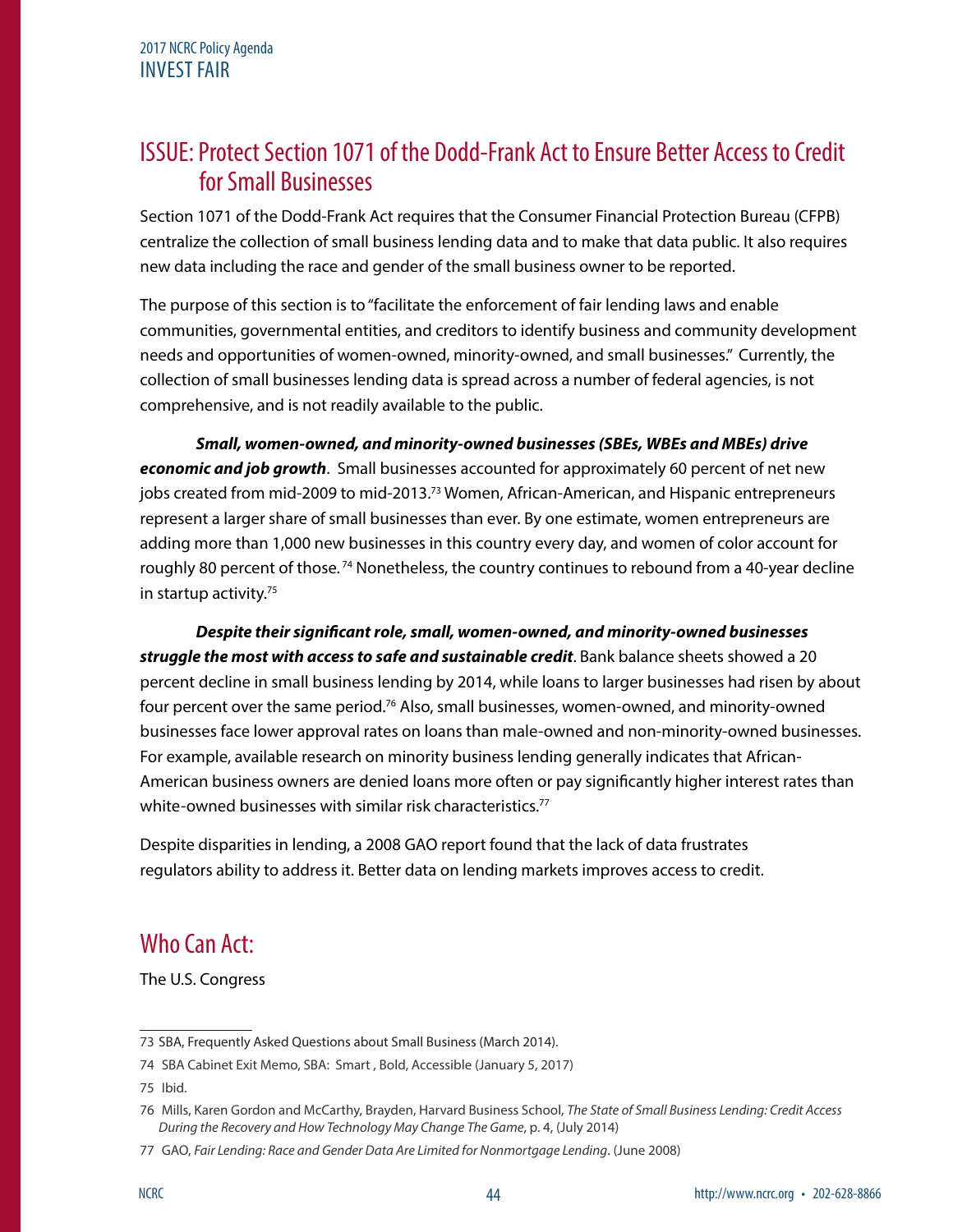### NCRC's Position:

NCRC opposes the Financial CHOICE Act 2.0, to be sponsored by Representative Jeb Hensarling (R-TX-4), Chairman of the House Financial Services Committee, and any similar proposal by Senator Mike Crapo (R-ID), Chairman of the Committee on Banking, Housing and Urban Affairs. The Financial CHOICE Act proposes a rollback of numerous critical provisions of the Dodd-Frank Act, including a repeal of Section 1071. NCRC opposes any repeal of Section 1071. Better small business lending data must be defended.

*SBE, MBE and WBE Procurement***:** Additionally, to ensure that small, women-owned, and minority-owned businesses can continue to grow, the federal government should increase their contracting and procurement goal with small business from 23 percent to 25 percent and actually adhere to that standard. For years, the government has failed to meet its goals of awarding a mere 23 percent of federal contracts to these businesses, depriving them of at least \$25.7 billion. In addition, many federal programs aimed at providing technical assistance have arbitrary and unnecessarily limiting constraints.

# ISSUE: Make Public Better Data About the Mortgage Market and Loan Products

Prior to the 2007-2009 financial crisis, it became evident to the U.S. Government Accountability Office (GAO) and others that the current data collected under the (Home Mortgage Disclosure Act) HMDA data was insufficient for use in monitoring predatory lending practices. Primarily, a lack of information on the various types of loan products being offered and the credit history of applicants left regulators and advocates without the tools needed to discourage lenders from offering high-cost mortgage loans with abusive terms and conditions to vulnerable consumers.<sup>78</sup> As a result, the Dodd-Frank Act of 2010 made a number of improvements to mortgage market data collection under HMDA.

In October 2015, the CFPB issued its final rule improving the quality and the type of HMDA data it collects. This new information includes the property value, the term of the loan, and the duration of any teaser or introductory interest rates to help identify emerging risks and discriminatory lending practices.79 Fair lending screenings could also be enhanced because financial institutions will be required to provide more information about mortgage loan underwriting and pricing, such as an applicant's debt-to-income ratio, the interest rate of the loan, and the discount points charged for the loan.

Opponents of the new and better HMDA data are seeking to repeal the Dodd-Frank authority for expanded HMDA reporting, to exempt more financial institutions from having to report at all under

<sup>78</sup> See GAO, *Fair Lending: Data Limitations and the Fragmented U.S. Financial Regulatory Structure Challenge Federal Oversight and Enforcement Efforts*, GAO-09-704 (Washington, D.C.: July 15, 2009); and *Consumer Protection: Federal and State Agencies*  Face Challenges in Combating Predatory Lending, **GAO-04-280** (Washington, D.C.: Jan. 30, 2004). See also Adam J. Levitin, The *Consumer Financial Protection Agency,* Pew Financial Reform Project Briefing Paper #2 (Georgetown Law Center: 2009).

<sup>79</sup> CFPB HMDA Final Rule, https://www.consumerfinance.gov/data-research/hmda/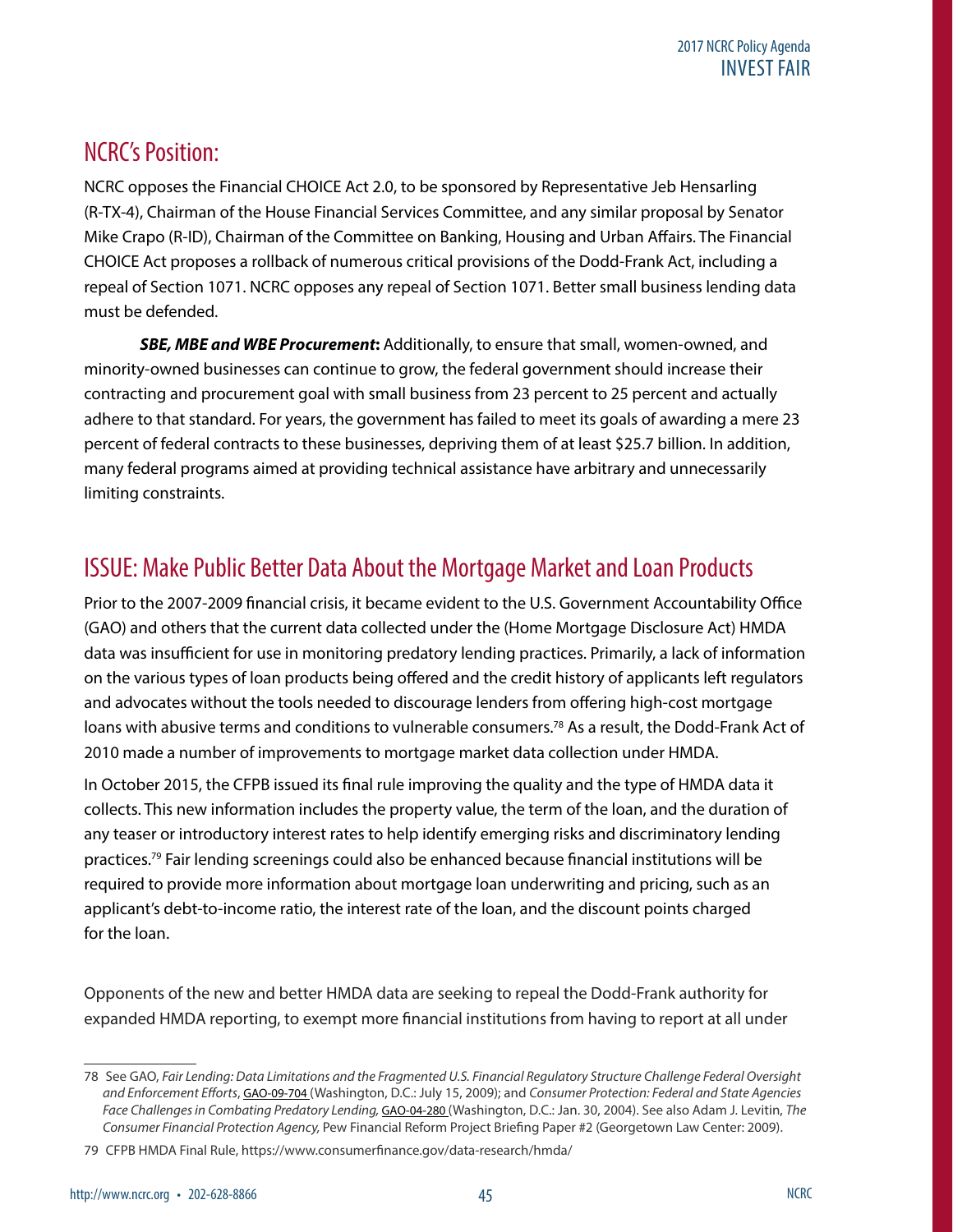#### 2017 NCRC Policy Agenda INVEST FAIR

the law, and to delay the public release of the new HMDA data that the CFPB is now collecting for further study on protecting borrower privacy.<sup>80</sup>

*Making Better HMDA Data Public*: The effectiveness of the new rule will be contingent on how the CFPB chooses to disclose data to the public. This year, the CFPB will determine how and what data to release to the public. HMDA data is a powerful tool in fighting for a more just economy. In 2016, 6,913 financial institutions reported information about approximately 14.3 million mortgage applications, pre-approvals, and loans.<sup>81</sup>

The CFPB is taking key steps to protect borrower privacy. The agency interprets HMDA to call for the use of a balancing test to determine whether and how HMDA data should be modified prior to public release in order to protect privacy while also fulfilling the public disclosure requirements of the statute.<sup>82</sup> The CFPB uses anonymizing techniques and other steps to protect data from being reverseengineered to identify consumers.<sup>83</sup>

## Who Can Act:

The U.S. Congress, the Consumer Financial Protection Bureau (CFPB)

## NCRC's Position:

NCRC opposes congressional efforts to repeal, delay or block the release of the new and better HMDA data or to exempt more financial institutions from having to report under the law.

The CFPB has issued a strong final HMDA rule, which could do much to shed light on lending activities. HMDA is a public disclosure statute, and the CFPB should lean towards full public disclosure while taking steps to ensure that the privacy interests of borrowers are protected.

# ISSUE: Provide Incentives for Financial Institutions to Adopt Age-Friendly Banking

With an expected 72 million older adults living in the United States by 2030,<sup>84</sup> the "Silver Tsunami" of American seniors will need age-sensitive financial products and services in order to continue living healthy and independent lives.

<sup>80</sup> Independent Community Bankers of America (ICBA), *2017 Plan for Prosperity* (p. 15). See also American Bankers Association, *Bank Regulatory Evaluation Tool*. http://www.aba.com/Compliance/Pages/BkRegBurden.aspx.

<sup>81</sup> Background and Purpose of HMDA. (September 29, 2016). Retrieved from<https://www.ffiec.gov/hmda/history.htm>. Federal Financial Institutions Examination Council

<sup>82</sup> CFPB Final Rule on Home Mortgage Disclosure. https://www.consumerfinance.gov/data-research/hmda/

<sup>83</sup> GAO 14-758 Consumer Financial Protection Bureau Report. http://www.gao.gov/assets/670/666000.pdf

<sup>84</sup> *The State of Aging and Health in America* (2013)